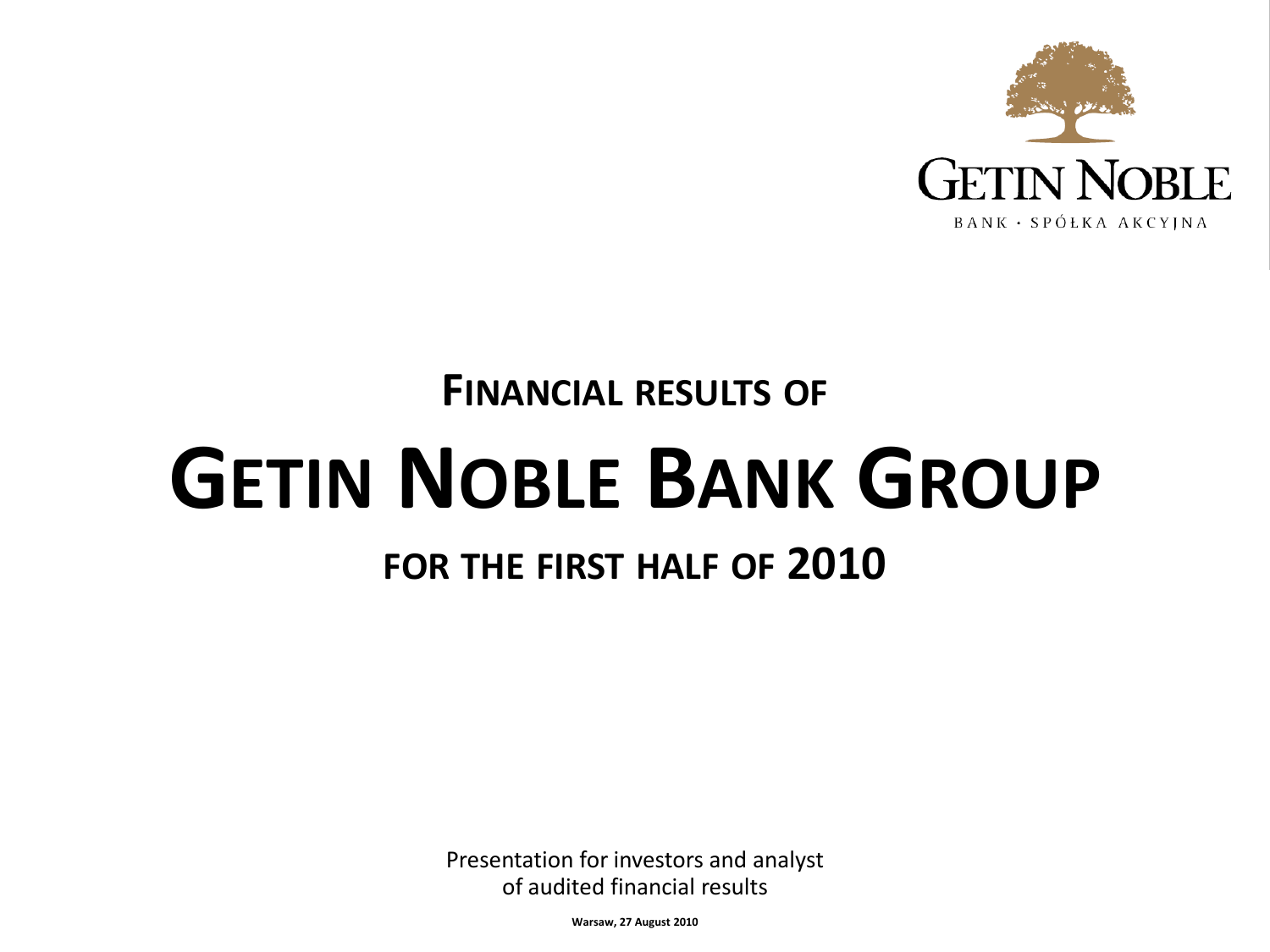#### **GETIN NOBLE BANK** KEY FINANCIAL FIGURES



#### FIGURES AS OF THE END OF Q2 2010

| 30.06.2010 / 31.12.2009 |        |                                                                  |
|-------------------------|--------|------------------------------------------------------------------|
| 29,9 PLN bn             | $+17%$ | Loans balance                                                    |
| 33,1 PLN bn             | $+17%$ | Deposits balance                                                 |
| 3,0 PLN bn              | $+5%$  | Equity<br>(attributable to equity holders of the parent company) |
| 38,8 PLN bn             | $+17%$ | Balance sheet total                                              |

#### **Q2'2010 / Q1'2010**

| 264,4 PLN m | $+9\%$  | Net interest income                                                  |
|-------------|---------|----------------------------------------------------------------------|
| 236,2 PLN m | $+8\%$  | Net fee and commission income                                        |
| 107,8 PLN m | $+135%$ | Operating profit                                                     |
| 186,8 PLN m | $+13%$  | Overhead costs                                                       |
| 322,6 PLN m | $+16%$  | Result on provision for NIL and other accounts receivable            |
| 102,1 PLN m | $-4%$   | Net profit<br>(attributable to equity holders of the parent company) |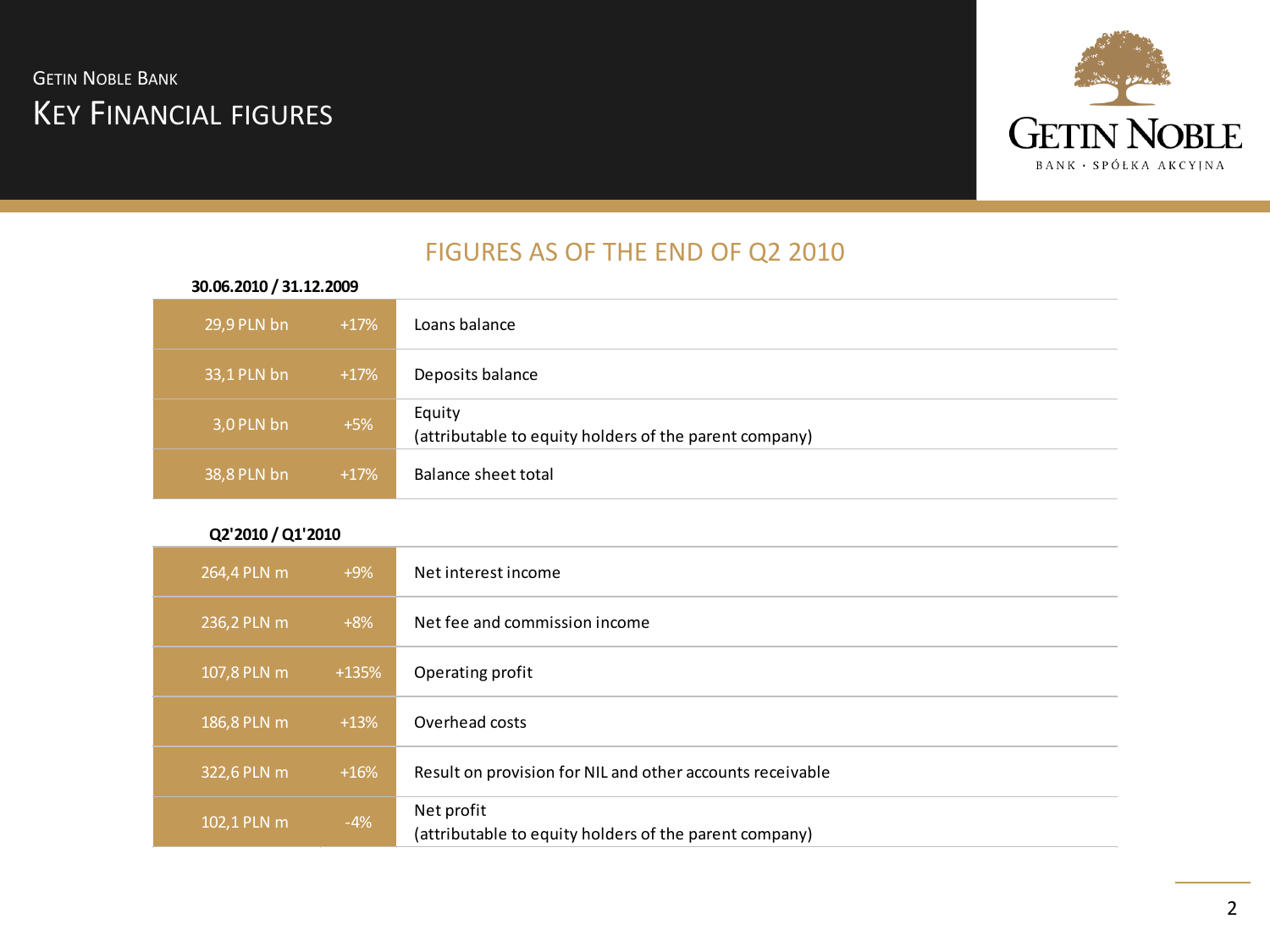**GETIN NOBLE BANK** 

#### DEPOSITS: BALANCE AND MARKET SHARE







1) The market share has been calculated based on the National Bank of Poland's data (market = banks operating in Poland + Poland-residing branches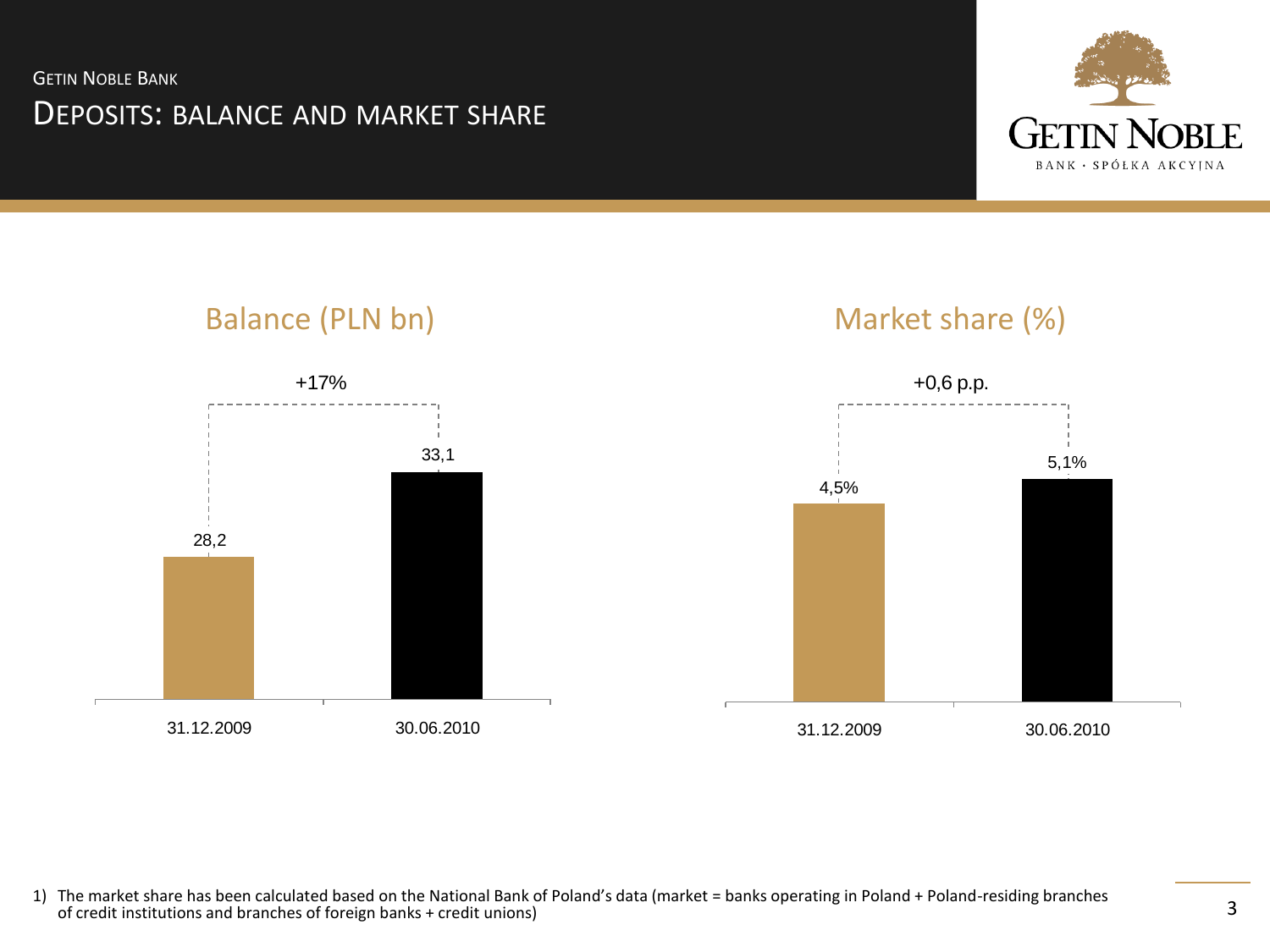**GETIN NOBLE BANK** 

#### DEPOSITS: DEPOSIT STRUCTURE BY TERM



## Deposit structure by term



65% of deposits with primary maturity terms longer of 6 months and over (51% as of the end of 2009). Deposits rolled over with a lower average interest rate in relation to 2009.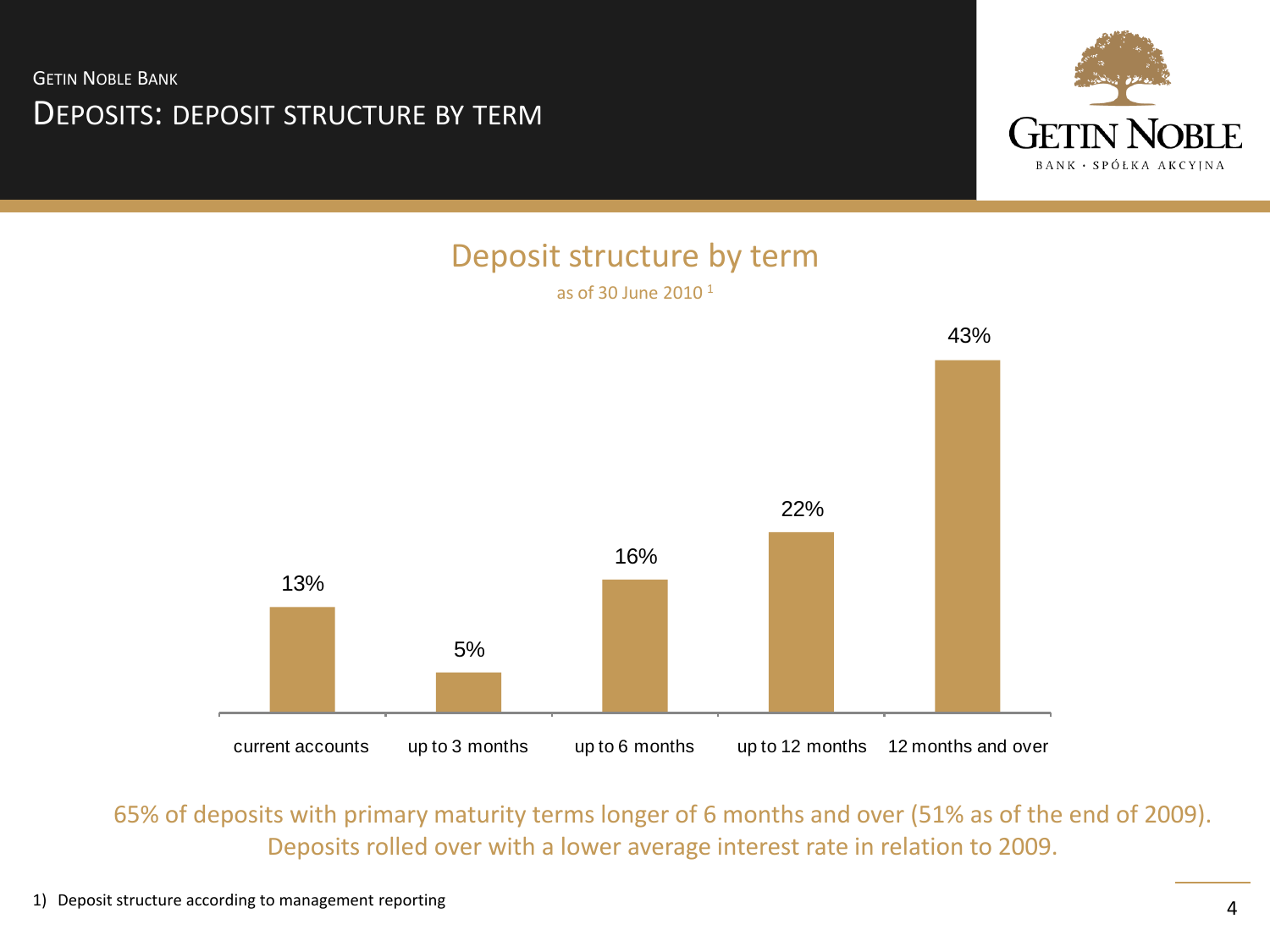**GETIN NOBLE BANK** LOANS: BALANCE AND MARKET SHARE





1) The market share has been calculated based on the National Bank of Poland's data (market = banks operating in Poland + Poland-residing branches of credit institutions and branches of foreign banks + credit unions)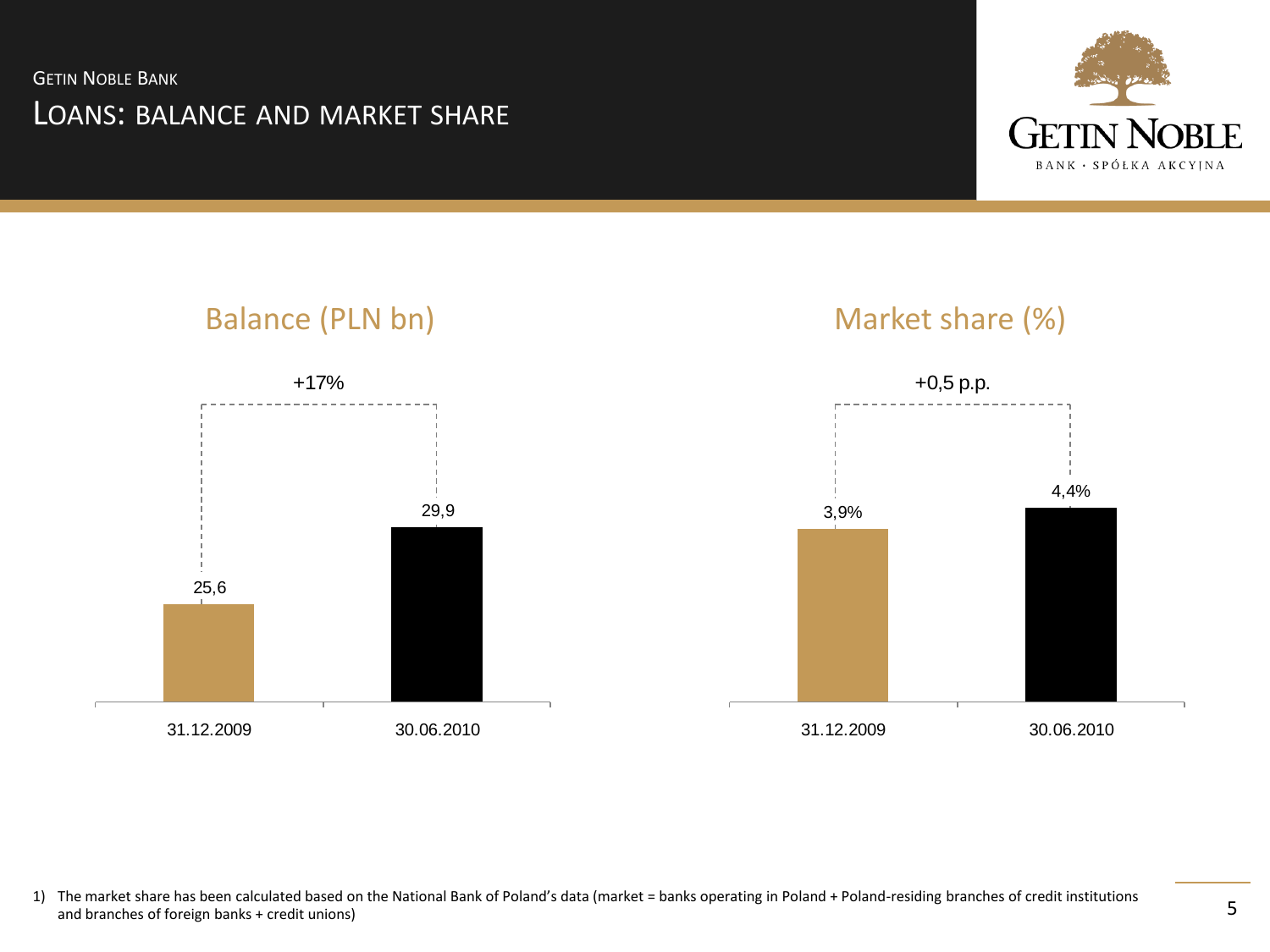**GETIN NOBLE BANK** MORTGAGE LOANS



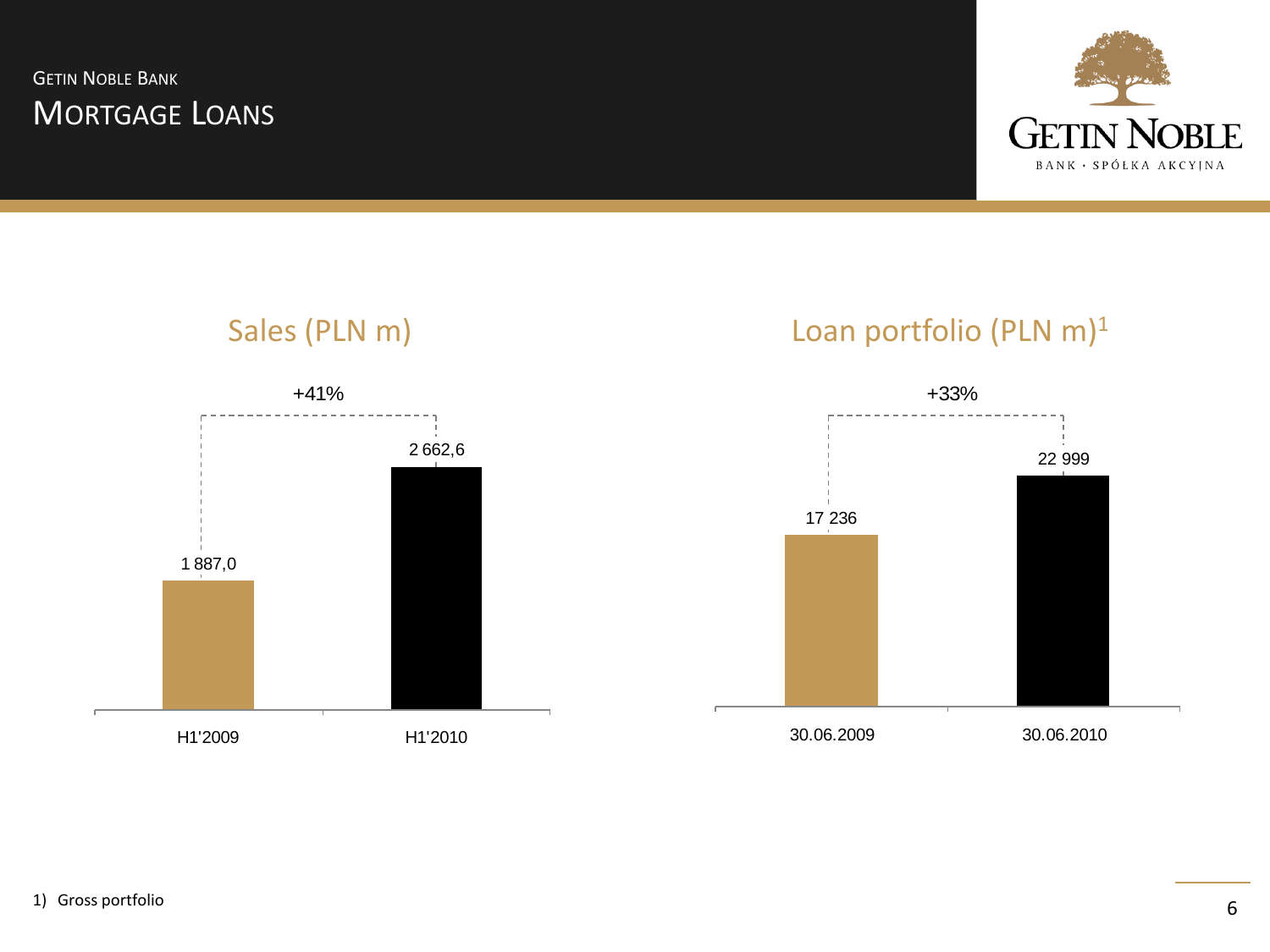**GETIN NOBLE** BANK · SPÓŁKA AKCYJNA

**GETIN NOBLE BANK** AUTO LOANS





2) Gross portfolio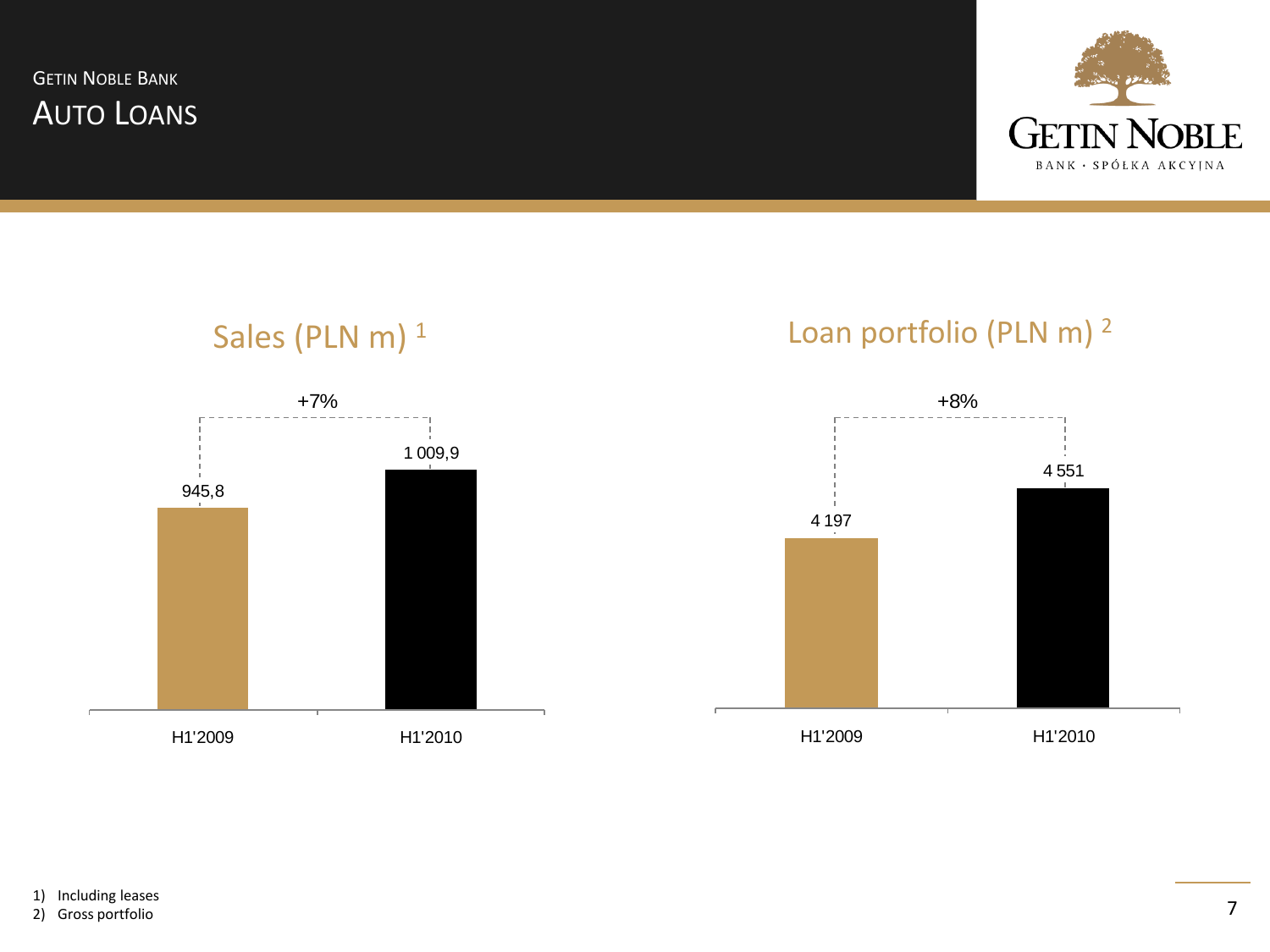**GETIN NOBLE BANK** SALES OF LOANS IN Q2'2010



Mortgage loans (PLN m)



#### Retail loans (PLN m)

sales vs. interest for 30-day delay in payment of the first instalment



Number 2 in the market in sales of mortgage loans after the first six months of 2010

The average mortgage loan amount in Q2 2010 was PLN 246 thousand.

Almost all new mortgage loans are loans in the Polish currency (PLN).

Higher sales of cash loans with the characteristics of new products changed.

A significant improvement in the costs of risk associated with sales of new cash loans.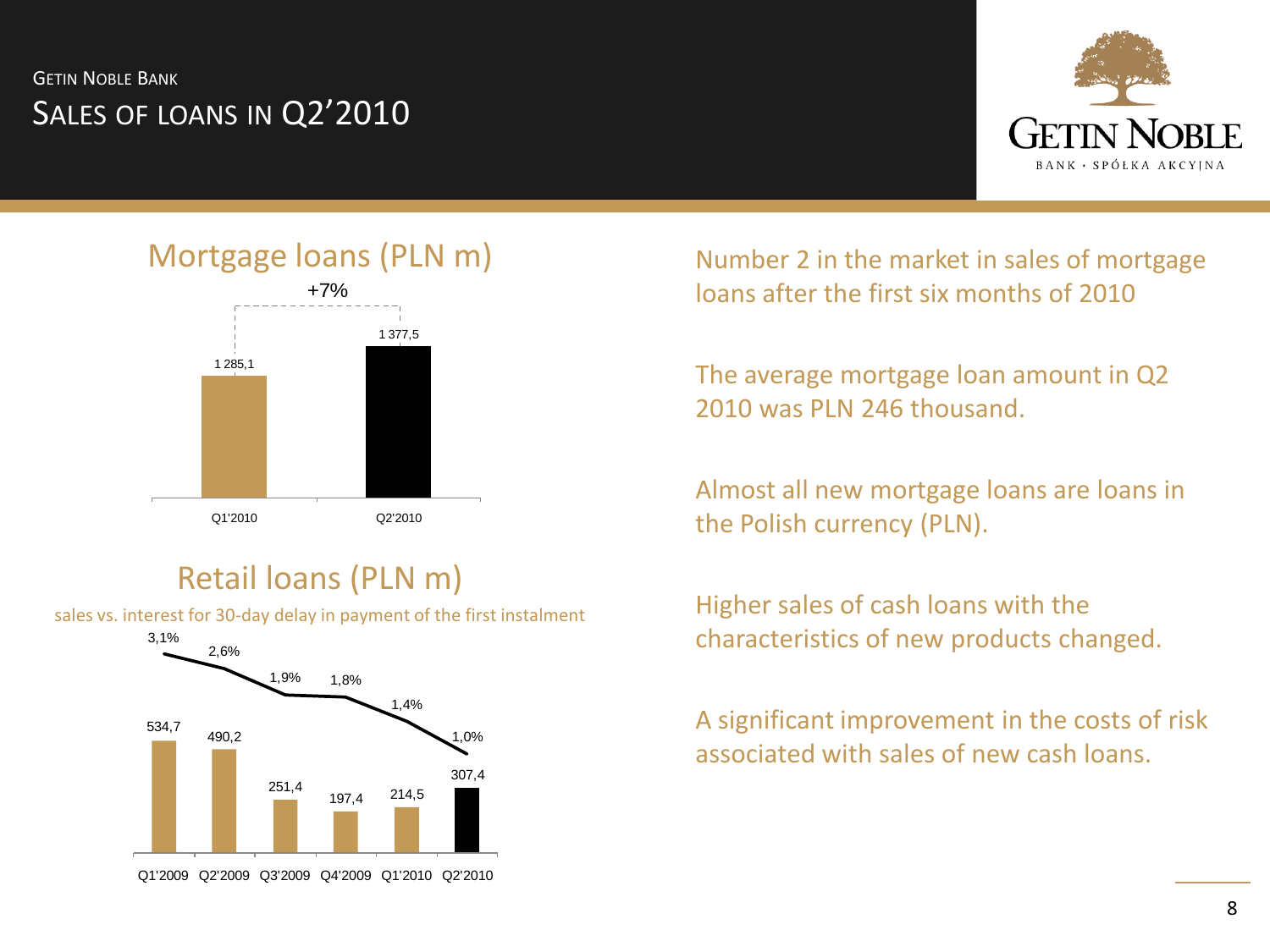#### **GETIN NOBLE BANK** SALES OF LOANS IN Q2'2010



#### SME loans (PLN m)



#### Auto loans (PLN m)  $^1$



Focusing on selected sectors: property development, renewable energy and health care

#### Launching dedicated products for SMEs:

- JST Contract– a loan for cooperation with local government institutionskredyt
- *Startuj z Nami* Account an account for business startups

No.1 in Poland in the auto finance market

#### A higher percentage of loans for financing new vehicles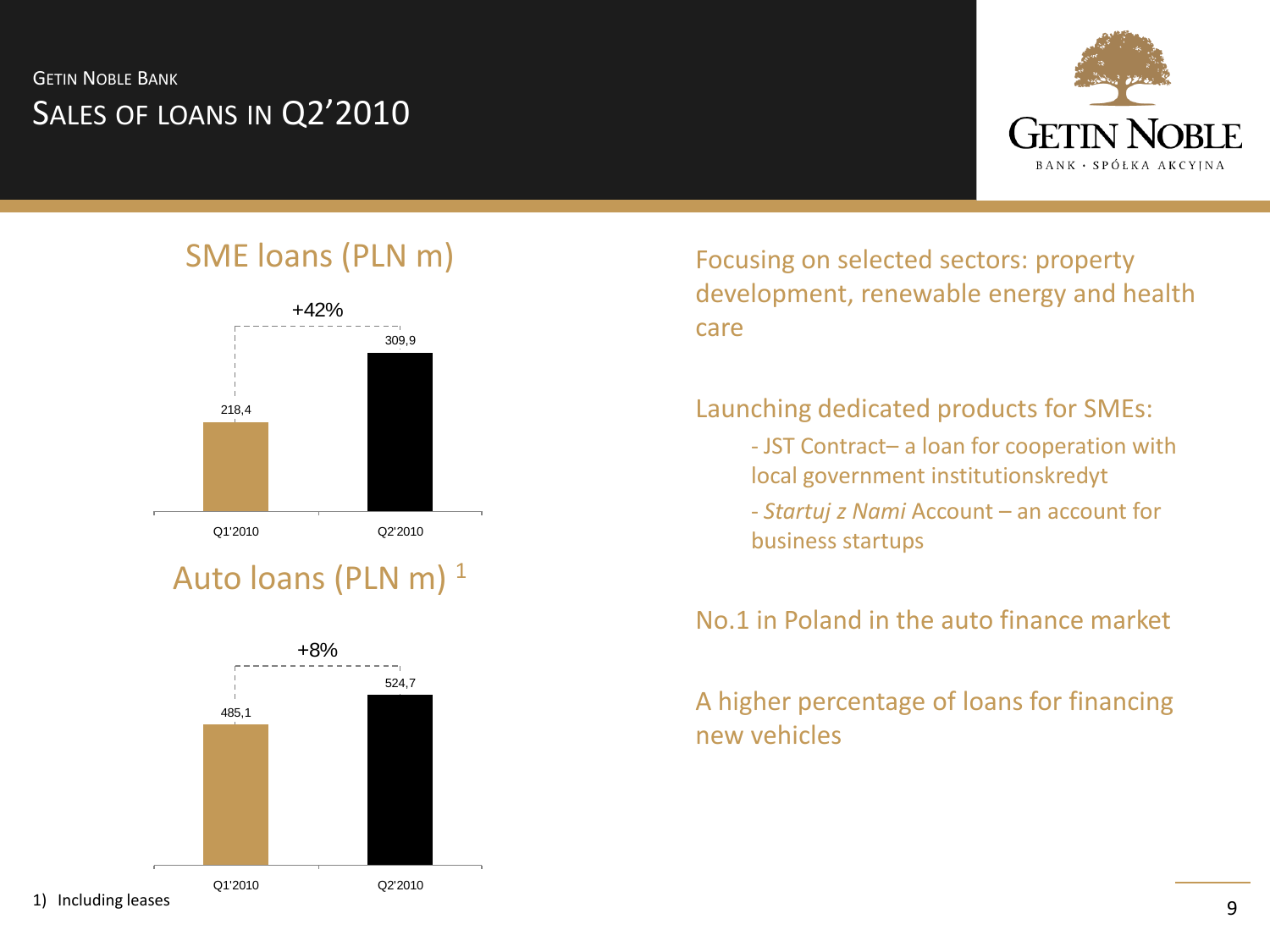**GETIN NOBLE BANK** INVESTMENT PRODUCTS



# 981,8 1 093,7 Q1'2010 Q2'2010 +11%

## Sales (PLN m)

10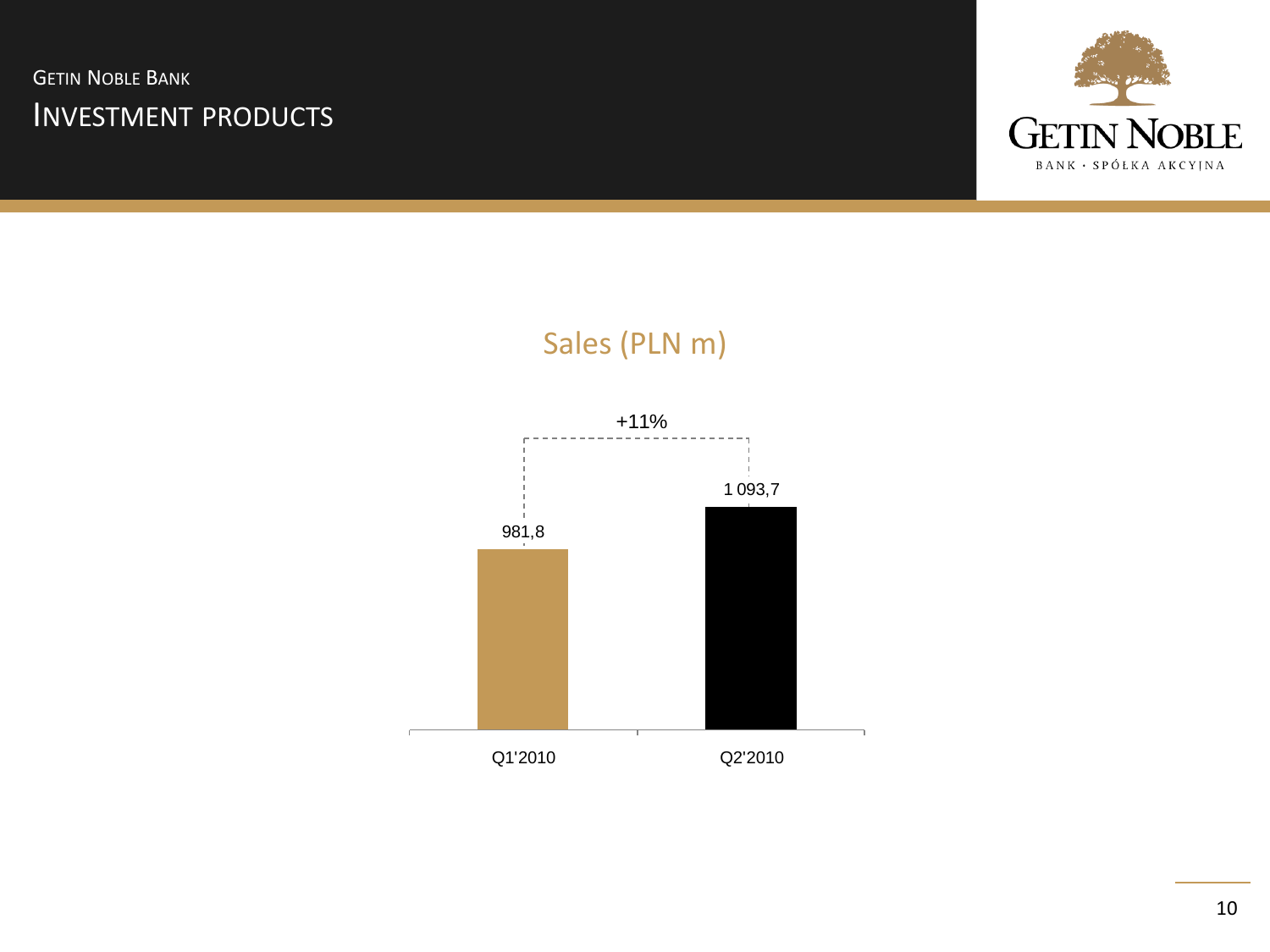#### OPEN FINANCE SALES OF FINANCIAL PRODUCTS







## Sales (PLN m) Sales of investment products

compared to other companies in the financial advisory services market <sup>1</sup>

| Open Finance            | 3 9 9 1 , 0 |
|-------------------------|-------------|
| <b>Wealth Solutions</b> | 102,6       |
| Expander                | 47,7        |
| AZ Finance + Goldenegg  | 16,6        |
| <b>Real Finance</b>     | 4,1         |
| Money Expert            | 2,0         |
| Gold Finance            | 1,8         |
| Doradcy24               | 1,0         |

#### Sales of credit products

compared to other companies in the financial advisory services market <sup>1</sup>  $\blacksquare$  3 110.0 889.0 870,3 282,6 260,0 165,8 49,8 45,5 5,2 Open Finance DK Notus Expander Doradcy24 Money Expert AZ Finance + Goldenegg Gold Finance Credit House Polska Real Finance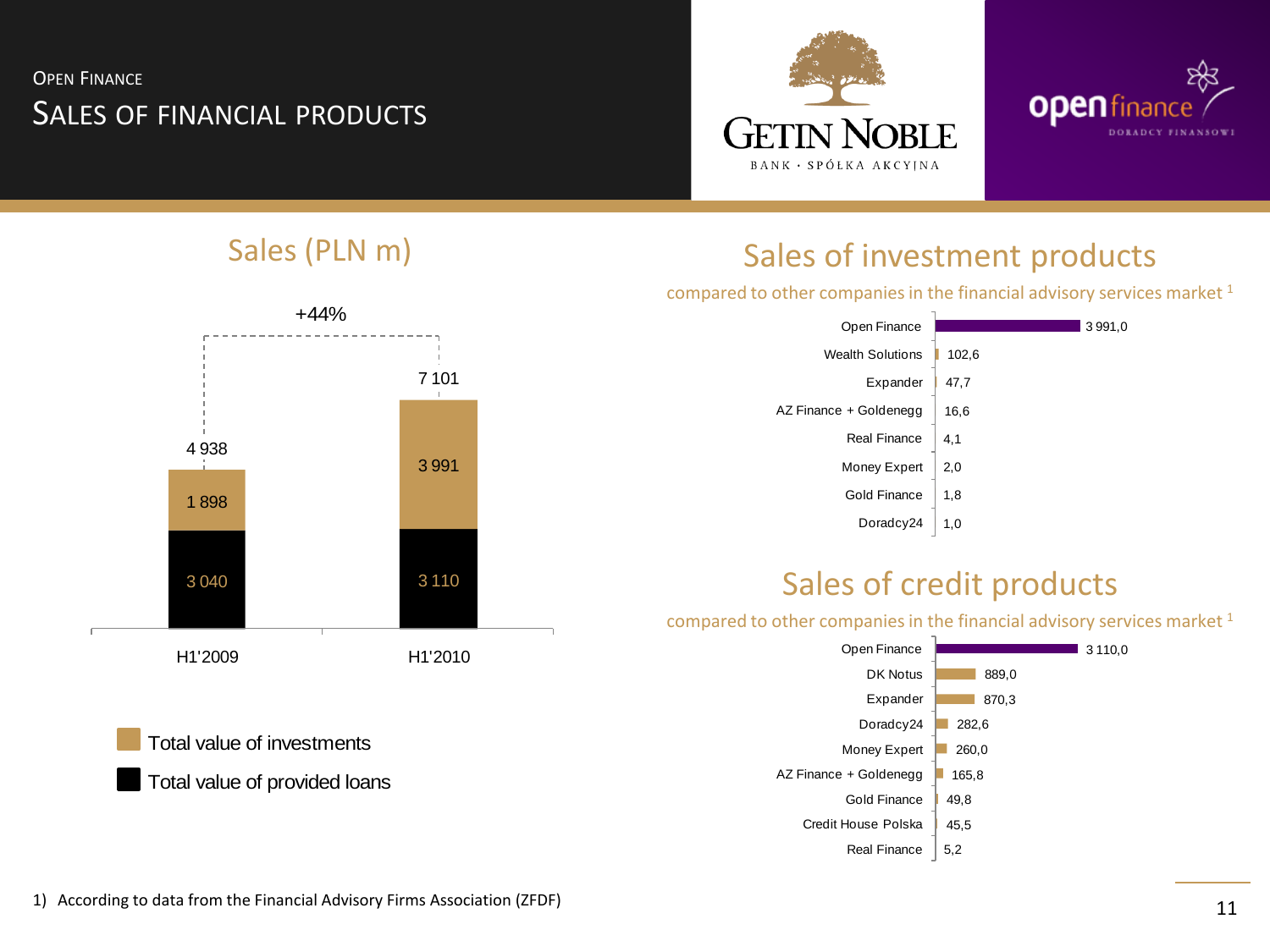#### OPEN FINANCE ONLINE BANKING





#### Openonline.pl – an innovative online banking platform under the Open Finance brand

Within 4 months from the launch of the service:

- PLN 2,5 bn in deposits gathered (balance)
- More than 80 thousand users of the new platform, incl.
	- 10 thousand accounts,
	- 10 thousand credit cards



| Twój portfel                  | Konta<br>Przelewy                                         | Lokaty                                                          | Polisolokaty                | Struktury          | Karty                                          |         |                                     | Ustawienia |
|-------------------------------|-----------------------------------------------------------|-----------------------------------------------------------------|-----------------------------|--------------------|------------------------------------------------|---------|-------------------------------------|------------|
| <b>TWOJ RACHUNEK OSOBISTY</b> |                                                           | Wakita                                                          | Saldo                       | Dostępne środki    | Saldo PLN                                      |         |                                     |            |
|                               | 60 1460 1181 2012 1012 5188 0042                          | PLN                                                             | 20761.02                    | 13158.09           | 20761.02                                       | Przelew | Historia                            | Szczegóły  |
| KONTA OSZCZEDNOŚCIOWE         |                                                           | Waluta                                                          | Saldo                       | Dostepne środki    | Saldo PLN                                      |         |                                     |            |
|                               | 33 1460 1181 2012 1012 5188 0043                          | PLN                                                             | 801.31                      | 801.31             | 801.31                                         | Przelew | Historia                            | Szczegóły  |
|                               | 06 1460 1191 2012 1012 5108 0044                          | PLN                                                             | 32398.18                    | 32399.18           | 32399.18                                       | Przelew | Historia                            | Szczegóły  |
| 108 (1)<br>IdS (2)            | validated sporty<br>do sphtly<br>24.06.2010<br>24.06.2010 | <b>cadrubenia</b><br>8198.67<br>10661.56<br>8196.67<br>10661.56 | Splač<br>1338.44<br>1338.44 | Przelew<br>Przelew | Historia<br>Szczegóły<br>Historia<br>Szczegóły |         | DIS Wyditi email<br>Twoje zapytanie |            |
| TWO JE LOKATY                 | Salde                                                     | Oliver<br>Limba (oka)                                           | Univiar %                   |                    |                                                |         |                                     | Wyślig     |
| Lokata optymalna              | 10212.86                                                  | 12<br>$\overline{a}$                                            | 24,65%<br>Znića:            |                    |                                                |         | OSTATINO WYBRANE                    |            |
| Lokata optynalna              | 10212.86                                                  | s<br>$\overline{z}$                                             | 24,65%<br>Zakiz             |                    |                                                | ١       | Konta                               |            |
| Lokate 24 - miesięczne        | 10008.00                                                  | 24<br>ä                                                         | 24,14%<br>Zolóz             |                    |                                                |         | Lokaty<br>Struktury                 |            |
|                               |                                                           | 36<br>$\overline{a}$                                            | 24.14%<br>Zakiż:            |                    | Laczne saldo: 41 425.72                        | ١       | Ustawienia                          |            |
| Loketa 36 miesięczna          | 10000.00                                                  |                                                                 |                             |                    |                                                |         | Karty kredytowe                     |            |
| Lokata - rewolver             | 1000.00                                                   | $^{24}$<br>ï                                                    | 2.41%<br>Zokla              |                    |                                                |         |                                     |            |
|                               |                                                           |                                                                 |                             |                    |                                                |         |                                     |            |
| OSTATHE TRANSANCJE<br>Opis    |                                                           |                                                                 | Data wykonania              | Kwota              |                                                |         |                                     |            |
| −<br>ST.PALM/710.P            | Tytut Platność kartą, WARSZAWA,PETROLAND                  |                                                                 | 02.06.2010                  | $-25.00$           | Szczegóły                                      |         |                                     |            |
| 10.POL                        | Tytut Platność kartą, WARSZAWA AELIA SKLEP                |                                                                 | 03.06.2010                  | $-178.00$          | Szczegóły                                      |         |                                     |            |
| <b>BKOROSZE,POL</b>           | Tytut Platność kartą, WARSZAWA,ALMA                       |                                                                 | 30.05.2010                  | $-76.07$           | Szczegóły                                      |         |                                     |            |
| PORTOFINO POL                 | Tytut Platność kartą, WARSZAWA, PIZZERIA                  |                                                                 | 28.05.2010                  | $-61.80$           | Szczegóły                                      |         |                                     |            |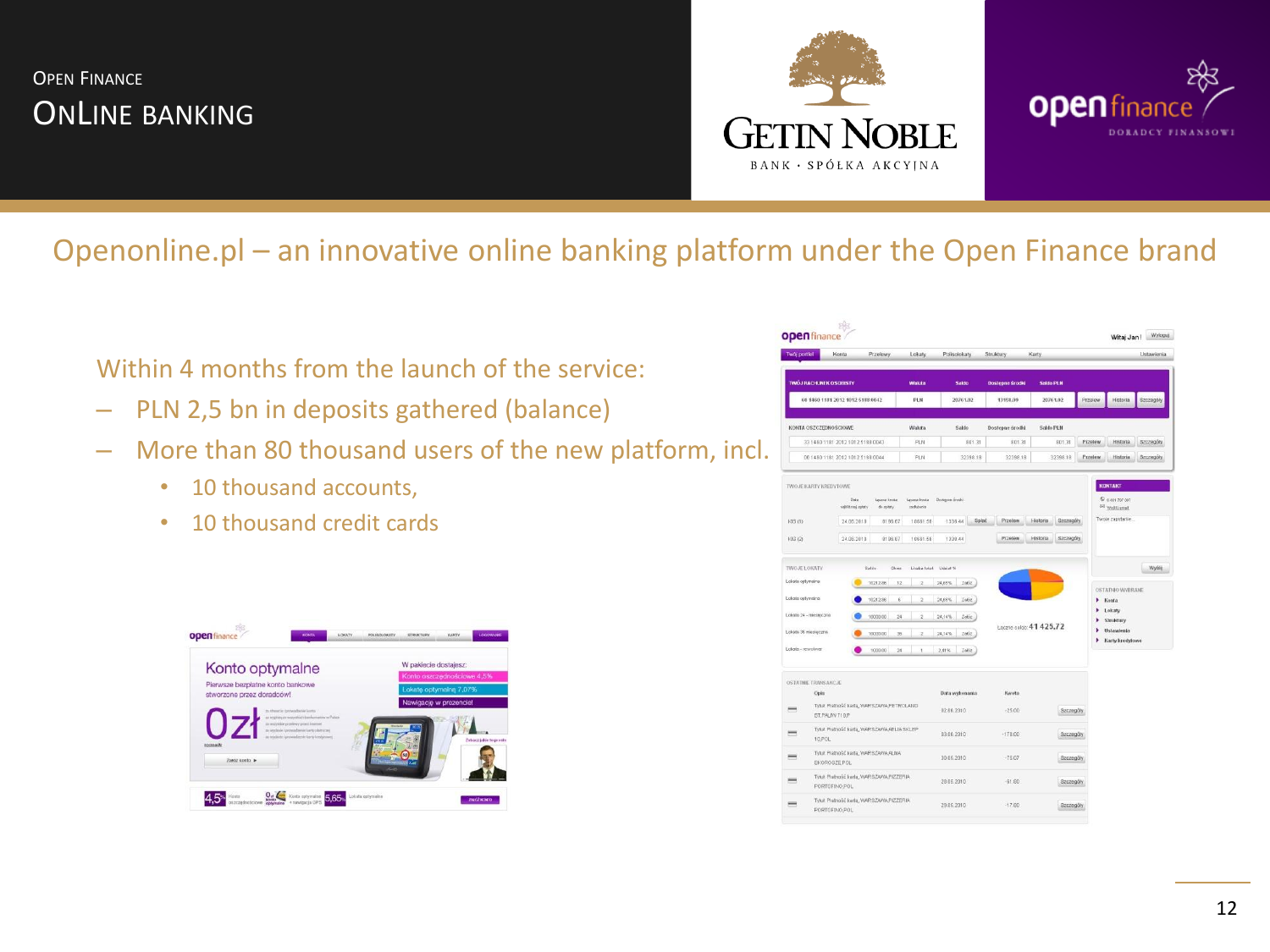#### NOBLE FUNDS **BUSINESS OPERATIONS**





#### Noble Funds's assets broken down by operating segment (PLN m)

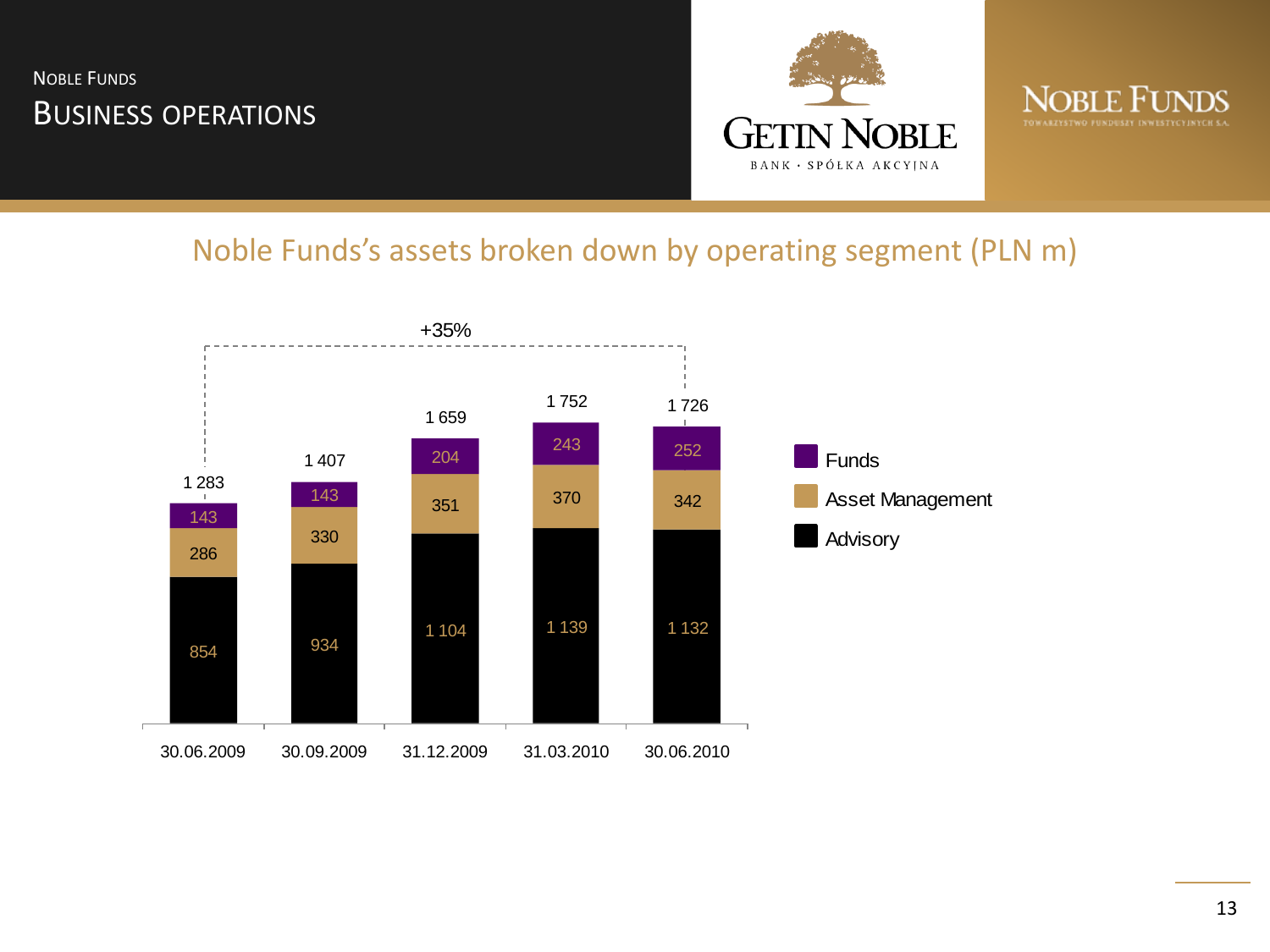## COMPANIES' CONTRIBUTION TO GETIN NOBLE BANK GROUP'S PROFIT





#### PLN m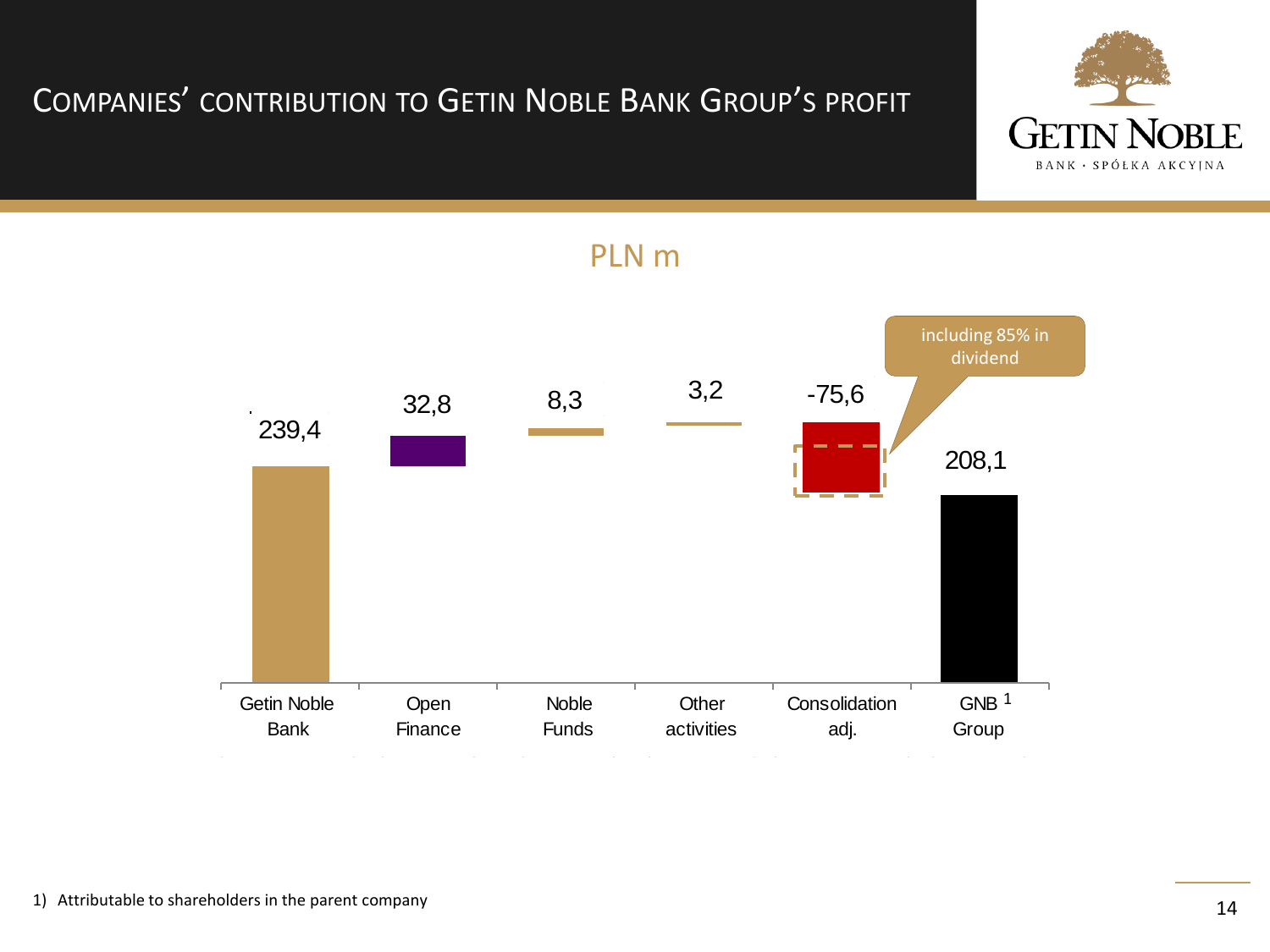#### BALANCE SHEET STRUCTURE



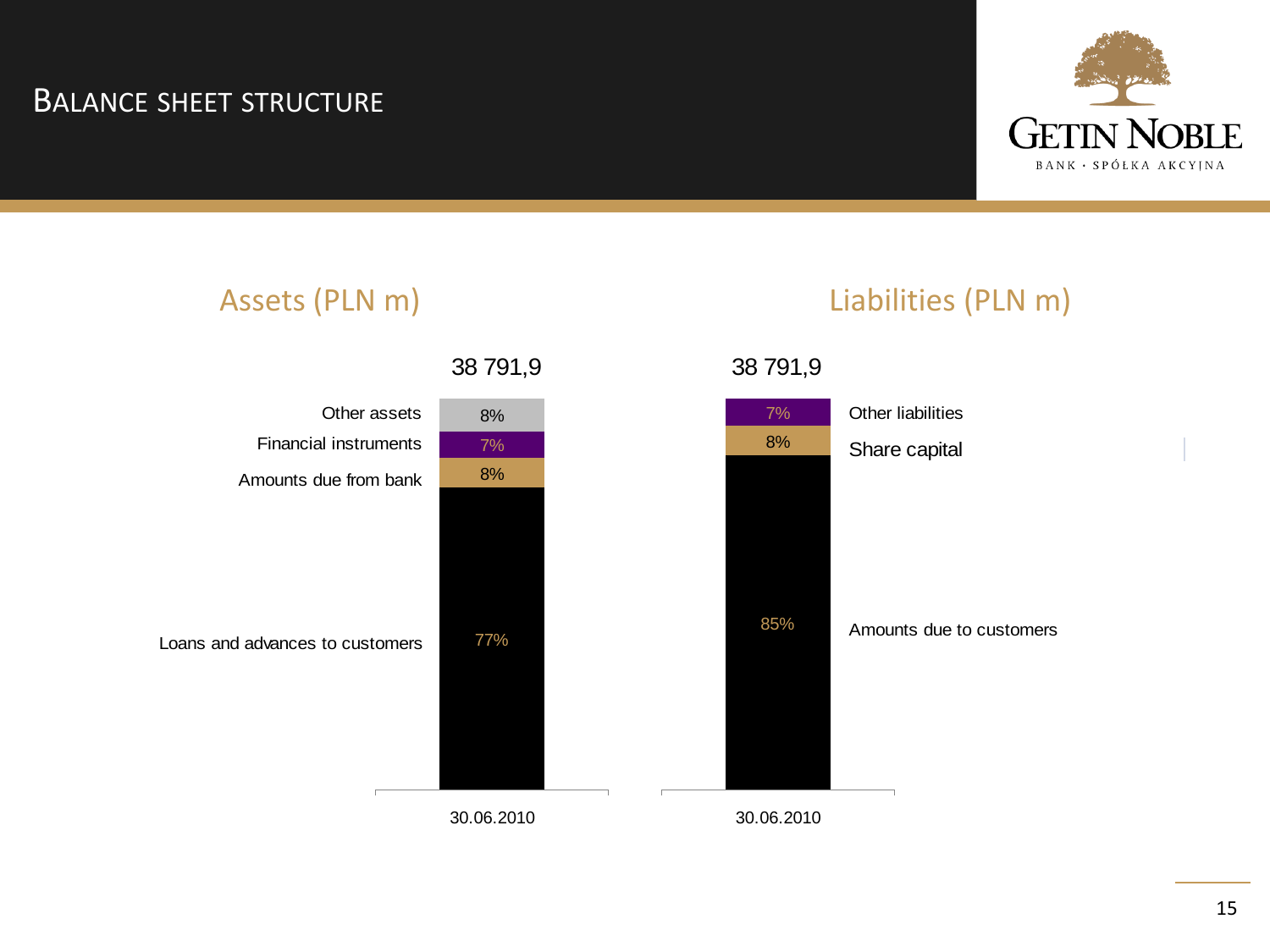#### GETIN NOBLE BANK'S VS. ITS COMPETITORS



|    | <b>Total assets</b> |                         |
|----|---------------------|-------------------------|
| 1  | 156 695.8           | PKO BP                  |
| 2  | 127 927.7           | Pekao SA                |
| 3  | 84 751.4            | <b>BRF Bank</b>         |
| 4  | 62 099.1            | <b>ING BSK</b>          |
| 5  | 59 096.4            | BGK                     |
| 6  | 56 272.8            | <b>BZWBK</b>            |
| 7  | 45 278.5            | <b>Bank Millennium</b>  |
| 8  | 39 635.6            | Kredyt Bank             |
| 9  | 36 236.4            | BPH                     |
| 10 | 35 266.5            | <b>Getin Noble Bank</b> |

| <b>Funds</b>   |             |                        |
|----------------|-------------|------------------------|
| 1              | 19 027,4    | PKO BP                 |
| 2              | 16 854.2    | Pekao SA               |
| 3              | 6488.2      | <b>BRF Bank</b>        |
| 4              | 5 455.6     | <b>BZ WBK</b>          |
| 5              | 4517,6      | ING BSK                |
| 6              | 4 503.1     | <b>Bank Millennium</b> |
| $\overline{7}$ | 4 4 6 5.6   | <b>Bank Handlowy</b>   |
| 8              | 3898.6      | BPH                    |
| 9              | 3 3 9 1 , 4 | <b>Kredyt Bank</b>     |
| 10             | 2685,6      | Getin Noble Bank       |

| <b>Loans and advances to customers</b> |           |                         |    |   |           | <b>Deposits from customers</b> |
|----------------------------------------|-----------|-------------------------|----|---|-----------|--------------------------------|
| 1                                      | 117 892.4 | <b>PKO BP</b>           |    | 1 | 122 950,7 | <b>PKO BP</b>                  |
| 2                                      | 75 734.7  | Pekao SA                |    | 2 | 93 581.5  | Pekao SA                       |
| 3                                      | 50 905,6  | <b>BRE Bank</b>         |    | 3 | 46 184.2  | <b>ING BSK</b>                 |
| 4                                      | 33 319,0  | <b>BZ WBK</b>           |    | 4 | 44 931.4  | <b>BRE Bank</b>                |
| 5                                      | 32 844.5  | <b>Bank Millennium</b>  |    | 5 | 42 765,0  | <b>BZ WBK</b>                  |
| 6                                      | 30 159,6  | <b>ING BSK</b>          |    | 6 | 31 685,0  | <b>Bank Millennium</b>         |
| 7                                      | 28 080,5  | BPH                     |    | 7 | 30 878.3  | <b>Getin Noble Bank</b>        |
| 8                                      | 26 276,8  | <b>Getin Noble Bank</b> |    | 8 | 23 638,3  | <b>BGK</b>                     |
| 9                                      | 25 715,2  | <b>BGK</b>              |    | 9 | 22 384.0  | <b>Kredyt Bank</b>             |
| 10                                     | 25 683.6  | Kredyt Bank             | 10 |   | 20 351,7  | <b>BGŻ</b>                     |

|                | Interest income |                         |
|----------------|-----------------|-------------------------|
| 1              | 2 479.2         | PKO BP                  |
| 2              | 1 576,9         | Pekao SA                |
| 3              | 821.8           | <b>BRE Bank</b>         |
| 4              | 788,5           | <b>BZ WBK</b>           |
| 5              | 703.4           | <b>ING BSK</b>          |
| 6              | 673,6           | <b>Getin Noble Bank</b> |
| $\overline{7}$ | 575.8           | <b>Bank Millennium</b>  |
| 8              | 575.4           | BPH                     |
| 9              | 534.8           | Kredyt Bank             |
| 10             | 496.8           | <b>Bank Handlowy</b>    |

|                |       | ee and commission income | Net r |
|----------------|-------|--------------------------|-------|
| 1              | 920,2 | <b>PKO BP</b>            | 1     |
| $\overline{2}$ | 681,2 | Pekao SA                 | 2     |
| 3              | 385,5 | <b>BZ WBK</b>            | 3     |
| 4              | 280,5 | Getin Noble Bank         | 4     |
| 5              | 278,6 | <b>BRE Bank</b>          | 5     |
| 6              | 264.1 | <b>ING BSK</b>           | 6     |
| $\overline{7}$ | 223,8 | BPH                      | 7     |
| 8              | 173,2 | <b>Bank Handlowy</b>     | 8     |
| 9              | 161,9 | <b>Bank Millennium</b>   | 9     |
| 10             | 101,8 | Kredyt Bank              | 10    |

| <b>Net profit</b> |       |                         |
|-------------------|-------|-------------------------|
| 1                 | 720,0 | PKO BP                  |
| $\overline{2}$    | 605,0 | Pekao SA                |
| 3                 | 249.2 | <b>BZ WBK</b>           |
| 4                 | 177,5 | ING BSK                 |
| 5                 | 150.9 | <b>Bank Handlowy</b>    |
| 6                 | 122.6 | <b>BRF Bank</b>         |
| 7                 | 107,5 | <b>Getin Noble Bank</b> |
| 8                 | 100.1 | BGK                     |
| 9                 | 68,1  | <b>Bank Millennium</b>  |
| 10                | 59.6  | Kredyt Bank             |

1) Based on figures published by the daily Rzeczpospolita - a summary of banks' results for Q1'2010

**Fee and commission income**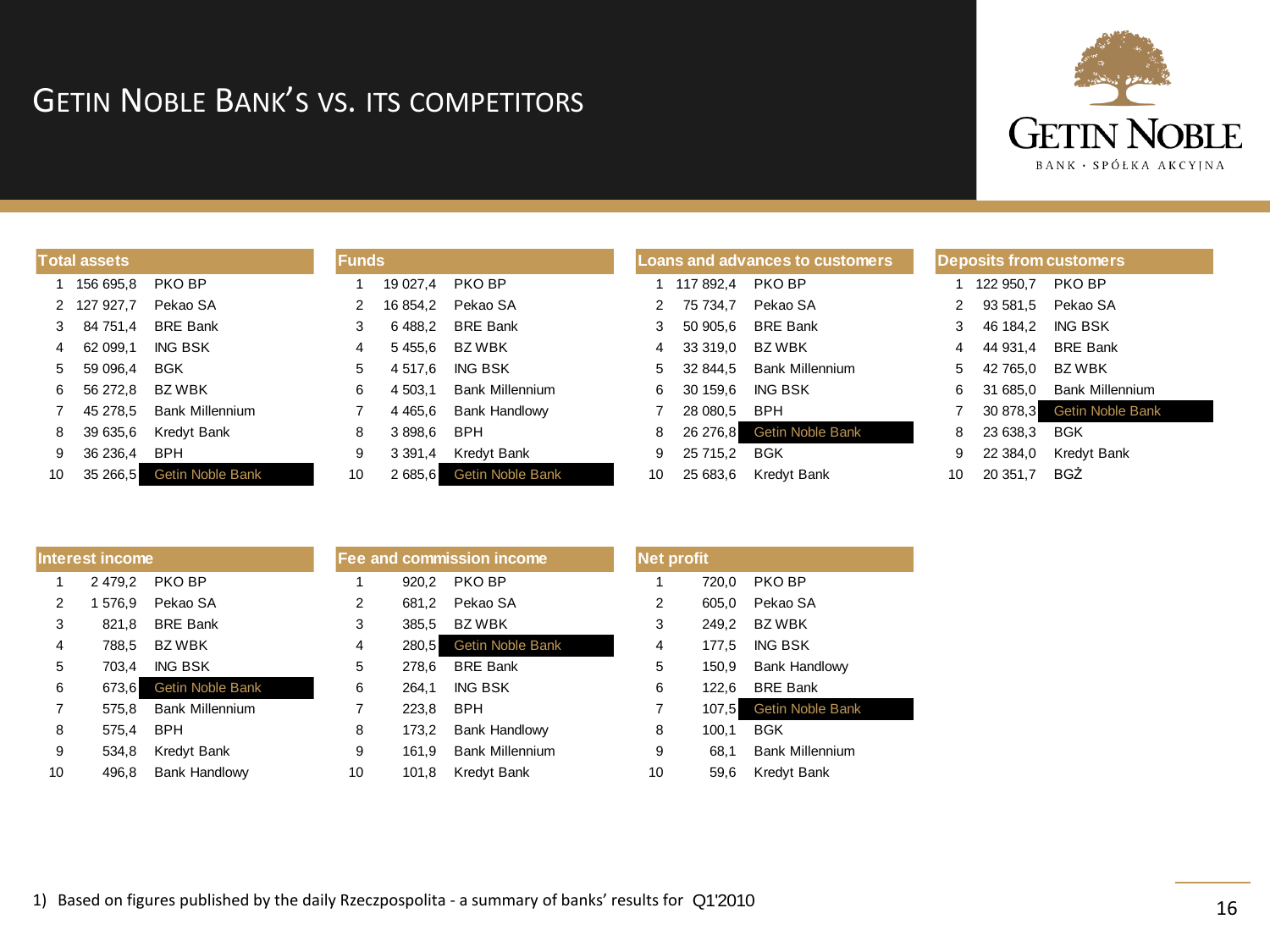#### CREDIT RISK



## NPL ratio & provision coverage ratio (%) Important risk factors in mortgage loans

| NLP(%)                   | 31.12.2009 | 30.06.2010 | change    |
|--------------------------|------------|------------|-----------|
| corporation credits      | 12,5%      | 13,3%      | $+1$ p.p. |
| car credits              | 10,2%      | 13,8%      | $+4$ p.p. |
| mortgages                | 2,3%       | 3,5%       | $+1$ p.p. |
| consumer credits         | 34,0%      | 40,0%      | $+6$ p.p. |
| Total                    | 7,7%       | 9,3%       | $+2$ p.p. |
|                          | 0          | 0          | 0         |
| Provision coverage ratio | 76,2%      | 72,6%      | -4 p.p.   |

Percentage of 30-day delays in payment of the first instalment (%)



included consolidation loans, loans for nonresidential purposes and mortgage-secured loans.

#### The risk level in auto loans is becoming stable.

The risk level in cash loans improved significantly after the product change in Q3 2009.

#### Auto loans risk

Percentage charges values change according to January 2010

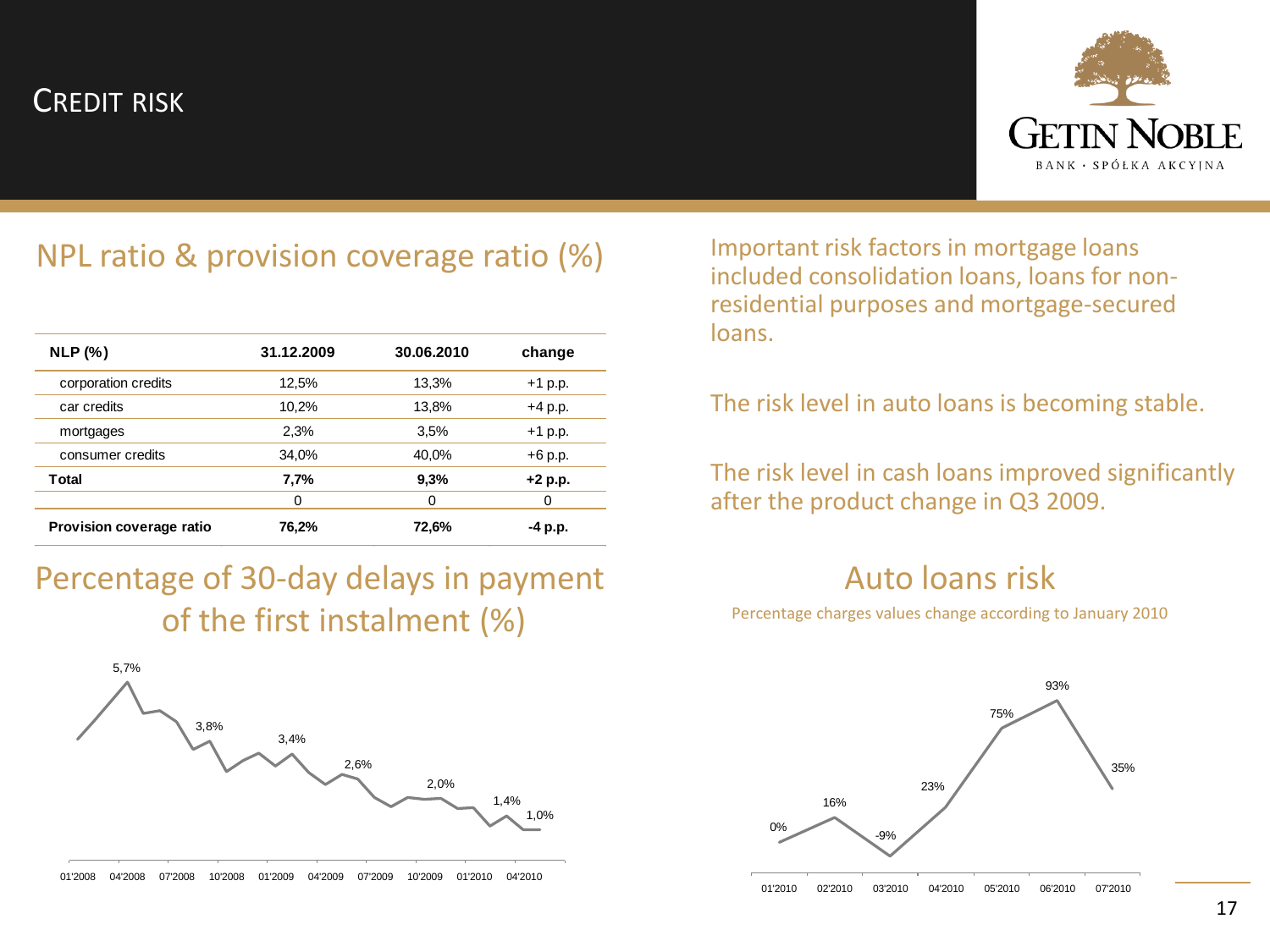#### **GETIN NOBLE BANK** KEY FINANCIAL FIGURES



| PLN m                                                            | 30.06.2010 | 31.12.2009 | 30.06.2010 /<br>31.12.2009 |
|------------------------------------------------------------------|------------|------------|----------------------------|
| Equity<br>(attributable to equity holders of the parent company) | 3 048,0    | 2889.5     | $+5%$                      |
| Balance sheet total                                              | 38 791,9   | 33 126.6   | $+17%$                     |
| Loans balance                                                    | 29 933,5   | 25 602.7   | $+17%$                     |
| Deposits balance                                                 | 33 091,6   | 28 236,5   | $+17%$                     |

|                                                                      | PLN <sub>m</sub> | H1'2010  | H1'2009  | H1'2010/<br>H1'2009 |
|----------------------------------------------------------------------|------------------|----------|----------|---------------------|
| <b>Income</b>                                                        |                  | 1 107,2  | 948,1    | $+17%$              |
| Overhead costs                                                       |                  | $-352,0$ | $-316,4$ | $+11%$              |
| Net profit<br>(attributable to equity holders of the parent company) |                  | 208,1    | 202,6    | $+3%$               |
| $C / I$ - consolidated $(\%)$                                        |                  | 31,8%    | 33,4%    | $-1,6$ p.p.         |
| $C / I$ - separate $(\%)$                                            |                  | 26,0%    | 28,7%    | $-2,7$ p.p.         |
| <b>ROE</b>                                                           |                  | 17,0%    |          |                     |
| <b>NIM</b>                                                           |                  | 2,9%     |          |                     |
| <b>CAR</b>                                                           |                  | 9,5%     |          |                     |